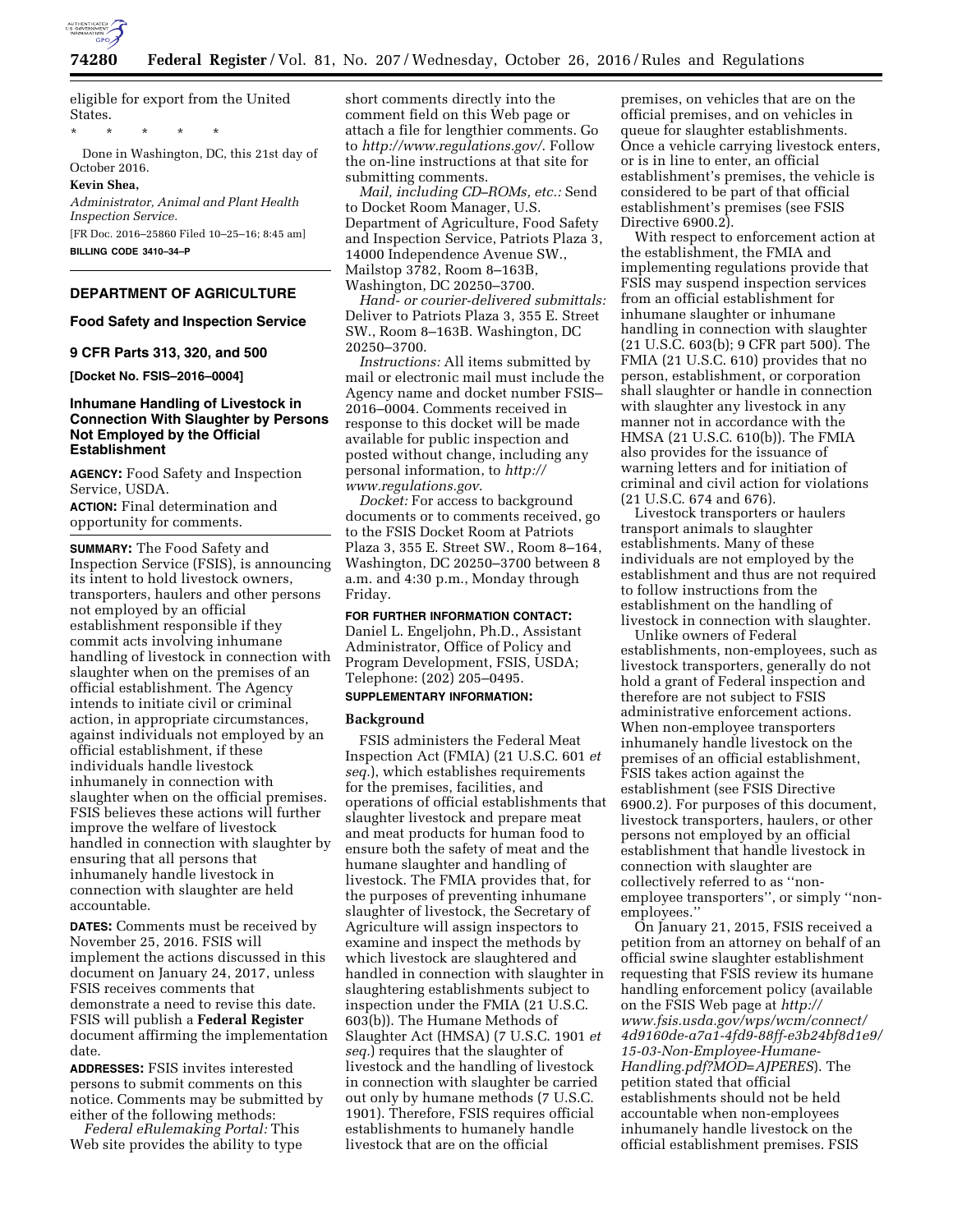has decided to grant the petition and is publishing this document to describe the actions that the Agency will take when non-employee transporters inhumanely handle livestock on the premises of an official establishment.

#### **Non-Employee Violations**

FSIS intends to hold non-employees accountable for their actions if they inhumanely handle livestock in connection with slaughter when on the premises of an official establishment.

When FSIS's Office of Field Operations (OFO) inspection program personnel (IPP) observe a non-employee inhumanely handling livestock in connection with slaughter, FSIS will instruct them to produce a written record of the event and forward the record to their District Office. The District Office will refer the record, when appropriate, to FSIS's Office of Investigation, Enforcement and Audit (OIEA) to conduct follow-up investigations and enforcement action. As discussed below, FSIS intends to update its livestock handling instructions to OFO and OIEA personnel to reflect the actions described in this document. These instructions will include a description of the type of information that IPP are to include in their written records of the event. In accordance with FSIS Directive 8010.5 Case Referral and Disposition, OIEA personnel will evaluate the case for determination of action, including warning letters for minor violations, civil action for repetitive violations, and criminal prosecution for egregious violations (21 U.S.C. 674 and 676).

The actions that FSIS is announcing in this document are intended to enhance the Agency's ability to ensure the humane handling of livestock in connection with slaughter and do not replace existing enforcement policies. FSIS will continue to use its administrative authority to take action against the establishment when establishment employees are found responsible for inhumane handling of livestock. FSIS will consider the involvement of non-employees in incidents of inhumane handling while on establishment premises to assess the appropriate administrative enforcement actions, if any, that the Agency will take against the establishment. The following examples illustrate how FSIS intends to implement this policy.

If FSIS determines that a nonemployee is solely responsible for a humane handling violation, FSIS will use its authority to initiate action solely against the non-employee and will not take administrative enforcement action

against the establishment. For example, if OFO personnel observe a nonemployee driving animals too fast and causing a few to slip and fall, and establishment employees are not involved in the event, FSIS will initiate action against the non-employee and will not take an administrative enforcement action against the establishment.

If FSIS determines that a nonemployee and an establishment employee both are engaged in a humane handling violation, FSIS will use its authority to initiate action against the non-employee and to take a regulatory control action or administrative enforcement action, as appropriate, against the establishment. For example, if OFO personnel observe a nonemployee transporter and an establishment employee driving animals too fast, FSIS will initiate an action against the non-employee and take a separate regulatory or administrative enforcement action against the establishment.

OFO personnel will take a regulatory control action when it is necessary for FSIS to stop the inhumane treatment of livestock because the violation continues to injure, cause distress, or otherwise adversely affects livestock, or to immediately stop inhumane handling that is egregious, regardless of whether a non-employee or an establishment employee is responsible for the inhumane handling (9 CFR 500.2(a)(4), 9 CFR 313.50). After taking a regulatory control action, OFO personnel will meet with establishment management and assess the event to determine whether a non-employee, an establishment employee, or both committed the humane handling violation. For example, if OFO personnel observe the excessive beating of livestock during unloading, FSIS personnel may apply a tag to the unloading chute to prevent further inhumane handling. FSIS personnel would meet with establishment management and make a determination as to whether the persons responsible for the inhumane handling were non-employees or were employed by the establishment. If a non-employee is found to be solely responsible for the inhumane handling violation, OFO personnel would not take regulatory or administrative enforcement actions against the establishment. OFO personnel would remove the tag after the establishment proffers preventive measures that ensure compliance with the appropriate provisions of 9 CFR part 313.

If OFO personnel determine that a non-employee inhumanely handled livestock on the premises of an official slaughter establishment, FSIS expects that establishment management will provide, upon request, certain records that are required to be maintained under 9 CFR part 320. These records include, among others, the name and address of the seller of the livestock, the method of shipment, the date of shipment, and the name and address of the carrier (9 CFR 320.1(b)(1)). If establishment management does not provide the information upon request, FSIS may obtain a subpoena to gain access to the non-employee information required under 9 CFR 320.1.

#### **Implementation and Request for Comments**

FSIS requests comments on its decision to initiate enforcement actions against non-employees that inhumanely handle livestock in connection with slaughter while on the premises of an official establishment. FSIS will make changes to its implementation plans as necessary in response to the comments received. The Agency also will update its livestock handling instructions to OFO and OIEA personnel and its humane handling guidance materials to reflect the actions described in this document. FSIS will begin implementing the policy discussed in this action 90 days after its publication in the **Federal Register**, unless FSIS receives comments that demonstrate a need to revise this plan. The Agency will announce the availability of its updated humane handling guidance materials in a separate **Federal Register**  notice. Additionally, FSIS will perform outreach to industry to educate slaughter establishments as well as animal transporters, haulers, and allied industries.

#### **USDA Non-Discrimination Statement**

No agency, officer, or employee of the USDA shall, on the grounds of race, color, national origin, religion, sex, gender identity, sexual orientation, disability, age, marital status, family/ parental status, income derived from a public assistance program, or political beliefs, exclude from participation in, deny the benefits of, or subject to discrimination any person in the United States under any program or activity conducted by the USDA.

## **How To File a Complaint of Discrimination**

To file a complaint of discrimination, complete the USDA Program Discrimination Complaint Form, which may be accessed online at *[http://](http://www.ocio.usda.gov/sites/default/files/docs/2012/Complain_combined_6_8_12.pdf)  [www.ocio.usda.gov/sites/default/files/](http://www.ocio.usda.gov/sites/default/files/docs/2012/Complain_combined_6_8_12.pdf) [docs/2012/](http://www.ocio.usda.gov/sites/default/files/docs/2012/Complain_combined_6_8_12.pdf)* 

*Complain*\_*[combined](http://www.ocio.usda.gov/sites/default/files/docs/2012/Complain_combined_6_8_12.pdf)*\_*6*\_*8*\_*12.pdf,* or